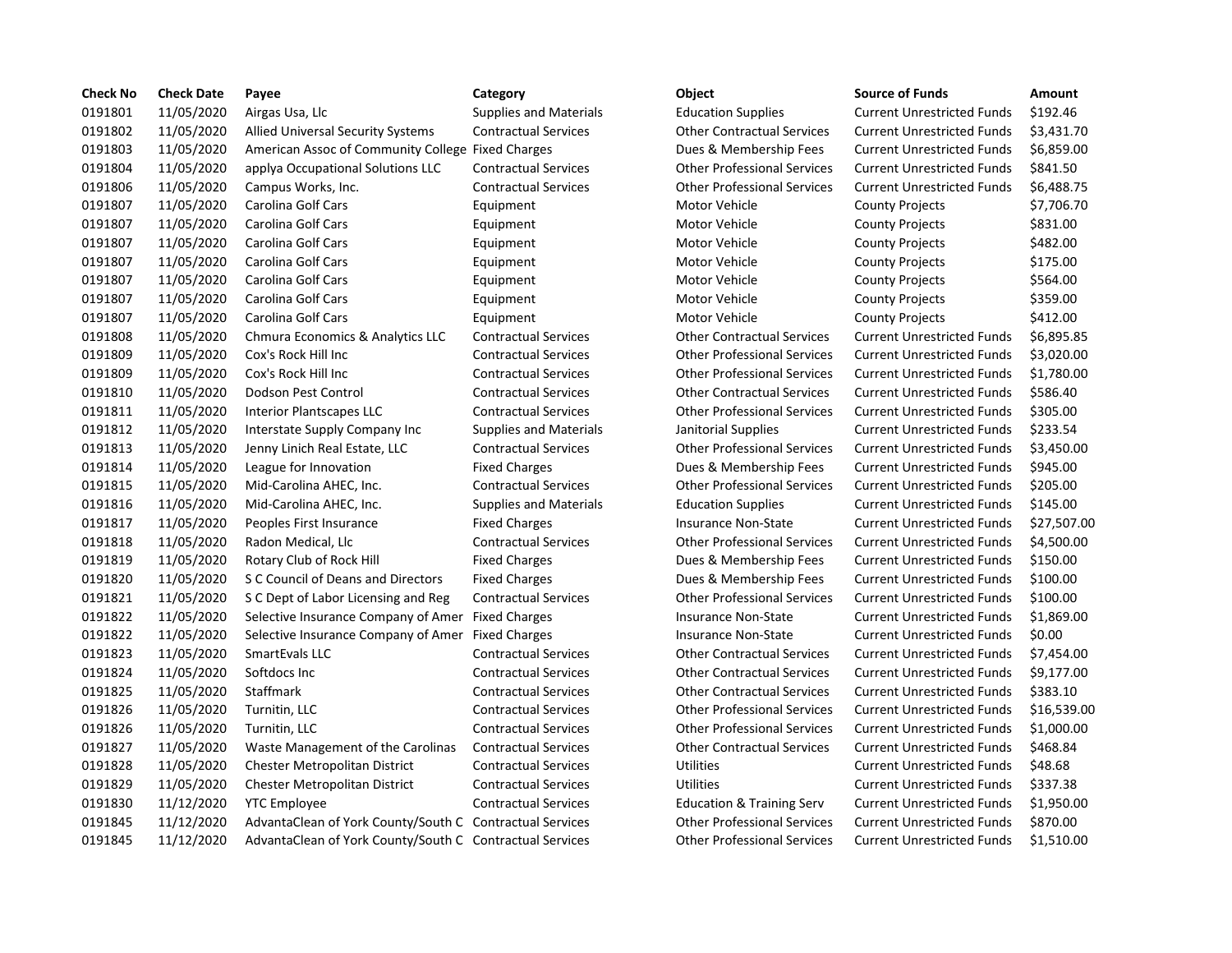| <b>Check No</b> | <b>Check Date</b> | Payee                                                    | Category                      | Object                             | <b>Source of Funds</b>            | <b>Amount</b> |
|-----------------|-------------------|----------------------------------------------------------|-------------------------------|------------------------------------|-----------------------------------|---------------|
| 0191845         | 11/12/2020        | AdvantaClean of York County/South C Contractual Services |                               | <b>Other Professional Services</b> | <b>Current Unrestricted Funds</b> | \$1,088.00    |
| 0191845         | 11/12/2020        | AdvantaClean of York County/South C Contractual Services |                               | <b>Other Professional Services</b> | <b>Current Unrestricted Funds</b> | \$1,563.00    |
| 0191845         | 11/12/2020        | AdvantaClean of York County/South C Contractual Services |                               | <b>Other Professional Services</b> | <b>Current Unrestricted Funds</b> | \$150.00      |
| 0191847         | 11/12/2020        | <b>Bank of America</b>                                   | <b>Current Liabilities</b>    | A/P Bank of America                | <b>Current Unrestricted Funds</b> | \$198,931.    |
| 0191848         | 11/12/2020        | <b>Blanchard Machinery Company</b>                       | Equipment                     | Motor Vehicle                      | <b>County Projects</b>            | \$6,550.00    |
| 0191849         | 11/12/2020        | <b>Bridge Interpreting Service</b>                       | <b>Contractual Services</b>   | <b>Other Professional Services</b> | <b>Current Unrestricted Funds</b> | \$2,280.00    |
| 0191852         | 11/12/2020        | Caretaker Management Service Inc                         | <b>Contractual Services</b>   | <b>Other Contractual Services</b>  | <b>Current Unrestricted Funds</b> | \$400.00      |
| 0191852         | 11/12/2020        | Caretaker Management Service Inc                         | <b>Contractual Services</b>   | <b>Other Contractual Services</b>  | <b>Current Unrestricted Funds</b> | \$1,500.00    |
| 0191852         | 11/12/2020        | Caretaker Management Service Inc                         | <b>Contractual Services</b>   | <b>Other Professional Services</b> | <b>Current Unrestricted Funds</b> | \$450.00      |
| 0191853         | 11/12/2020        | City Electric Supply                                     | <b>Contractual Services</b>   | General Repair                     | <b>Current Unrestricted Funds</b> | \$91.97       |
| 0191854         | 11/12/2020        | City Electric Supply                                     | <b>Supplies and Materials</b> | <b>Other Supplies</b>              | <b>County Projects</b>            | \$1,081.76    |
| 0191855         | 11/12/2020        | City of Rock Hill                                        | <b>Supplies and Materials</b> | Fuel                               | <b>Current Unrestricted Funds</b> | \$518.13      |
| 0191856         | 11/12/2020        | City of Rock Hill                                        | <b>Supplies and Materials</b> | Fuel                               | <b>Current Unrestricted Funds</b> | \$452.86      |
| 0191857         | 11/12/2020        | Dell Computer Corporation                                | Equipment                     | <b>Educational Equipment</b>       | <b>Current Restricted Funds</b>   | \$0.01        |
| 0191857         | 11/12/2020        | Dell Computer Corporation                                | Equipment                     | <b>Educational Equipment</b>       | <b>Current Restricted Funds</b>   | \$38,442.7    |
| 0191857         | 11/12/2020        | Dell Computer Corporation                                | Equipment                     | <b>Educational Equipment</b>       | <b>Current Restricted Funds</b>   | \$1,254.30    |
| 0191857         | 11/12/2020        | Dell Computer Corporation                                | Equipment                     | <b>Educational Equipment</b>       | <b>Current Restricted Funds</b>   | \$334.25      |
| 0191857         | 11/12/2020        | Dell Computer Corporation                                | Equipment                     | <b>Educational Equipment</b>       | <b>Current Restricted Funds</b>   | \$349.00      |
| 0191857         | 11/12/2020        | Dell Computer Corporation                                | Equipment                     | <b>Educational Equipment</b>       | <b>Current Restricted Funds</b>   | \$5,500.00    |
| 0191857         | 11/12/2020        | Dell Computer Corporation                                | Equipment                     | <b>Educational Equipment</b>       | <b>Current Restricted Funds</b>   | \$4,589.75    |
| 0191858         | 11/12/2020        | Eagle Wood, Inc.                                         | Permanent Improvements        | Other Permanent Imp                | Unexpended Plant                  | \$65,273.3    |
| 0191859         | 11/12/2020        | Fling Irrigation Inc                                     | <b>Contractual Services</b>   | <b>Other Professional Services</b> | <b>Current Unrestricted Funds</b> | \$445.00      |
| 0191860         | 11/12/2020        | <b>Forklifts Unlimited Inc</b>                           | <b>Contractual Services</b>   | <b>Other Professional Services</b> | <b>Current Unrestricted Funds</b> | \$1,229.75    |
| 0191861         | 11/12/2020        | Graybar Electric Co                                      | <b>Contractual Services</b>   | <b>General Repair</b>              | <b>Current Unrestricted Funds</b> | \$231.69      |
| 0191862         | 11/12/2020        | Grove Medical                                            | <b>Supplies and Materials</b> | <b>Education Supplies</b>          | <b>Current Unrestricted Funds</b> | \$211.87      |
| 0191863         | 11/12/2020        | Higheredjobs.Com                                         | <b>Contractual Services</b>   | Advertising                        | <b>Current Unrestricted Funds</b> | \$4,125.00    |
| 0191864         | 11/12/2020        | IData Incorporated                                       | <b>Contractual Services</b>   | <b>Other Professional Services</b> | <b>Current Unrestricted Funds</b> | \$371.25      |
| 0191865         | 11/12/2020        | Johnson Controls Inc                                     | <b>Contractual Services</b>   | <b>Other Contractual Services</b>  | <b>Current Unrestricted Funds</b> | \$879.20      |
| 0191867         | 11/12/2020        | Learning Labs, Inc                                       | <b>Supplies and Materials</b> | <b>Education Supplies</b>          | <b>Current Unrestricted Funds</b> | \$1,000.00    |
| 0191868         | 11/12/2020        | Lowes Home Centers                                       | <b>Contractual Services</b>   | <b>General Repair</b>              | <b>Current Unrestricted Funds</b> | \$55.40       |
| 0191868         | 11/12/2020        | Lowes Home Centers                                       | <b>Contractual Services</b>   | <b>General Repair</b>              | <b>Current Unrestricted Funds</b> | \$154.12      |
| 0191868         | 11/12/2020        | Lowes Home Centers                                       | <b>Contractual Services</b>   | <b>General Repair</b>              | <b>Current Unrestricted Funds</b> | \$551.99      |
| 0191869         | 11/12/2020        | ManagedPrint Inc                                         | <b>Contractual Services</b>   | Printing                           | <b>Current Unrestricted Funds</b> | \$390.51      |
| 0191871         | 11/12/2020        | Palmetto Tire and Service                                | <b>Contractual Services</b>   | <b>General Repair</b>              | <b>Current Unrestricted Funds</b> | \$150.57      |
| 0191878         | 11/12/2020        | <b>Snipes</b>                                            | <b>Supplies and Materials</b> | Janitorial Supplies                | <b>Current Unrestricted Funds</b> | \$123.95      |
| 0191879         | 11/12/2020        | Staffmark                                                | <b>Contractual Services</b>   | <b>Other Contractual Services</b>  | <b>Current Unrestricted Funds</b> | \$383.10      |
| 0191880         | 11/12/2020        | Stericycle Inc                                           | <b>Contractual Services</b>   | <b>Other Professional Services</b> | <b>Current Unrestricted Funds</b> | \$229.89      |
| 0191880         | 11/12/2020        | Stericycle Inc                                           | <b>Contractual Services</b>   | <b>Other Professional Services</b> | <b>Current Unrestricted Funds</b> | \$166.30      |
| 0191880         | 11/12/2020        | Stericycle Inc                                           | <b>Contractual Services</b>   | <b>Other Professional Services</b> | <b>Current Unrestricted Funds</b> | \$4.89        |
| 0191880         | 11/12/2020        | Stericycle Inc                                           | <b>Contractual Services</b>   | <b>Other Professional Services</b> | <b>Current Unrestricted Funds</b> | \$83.15       |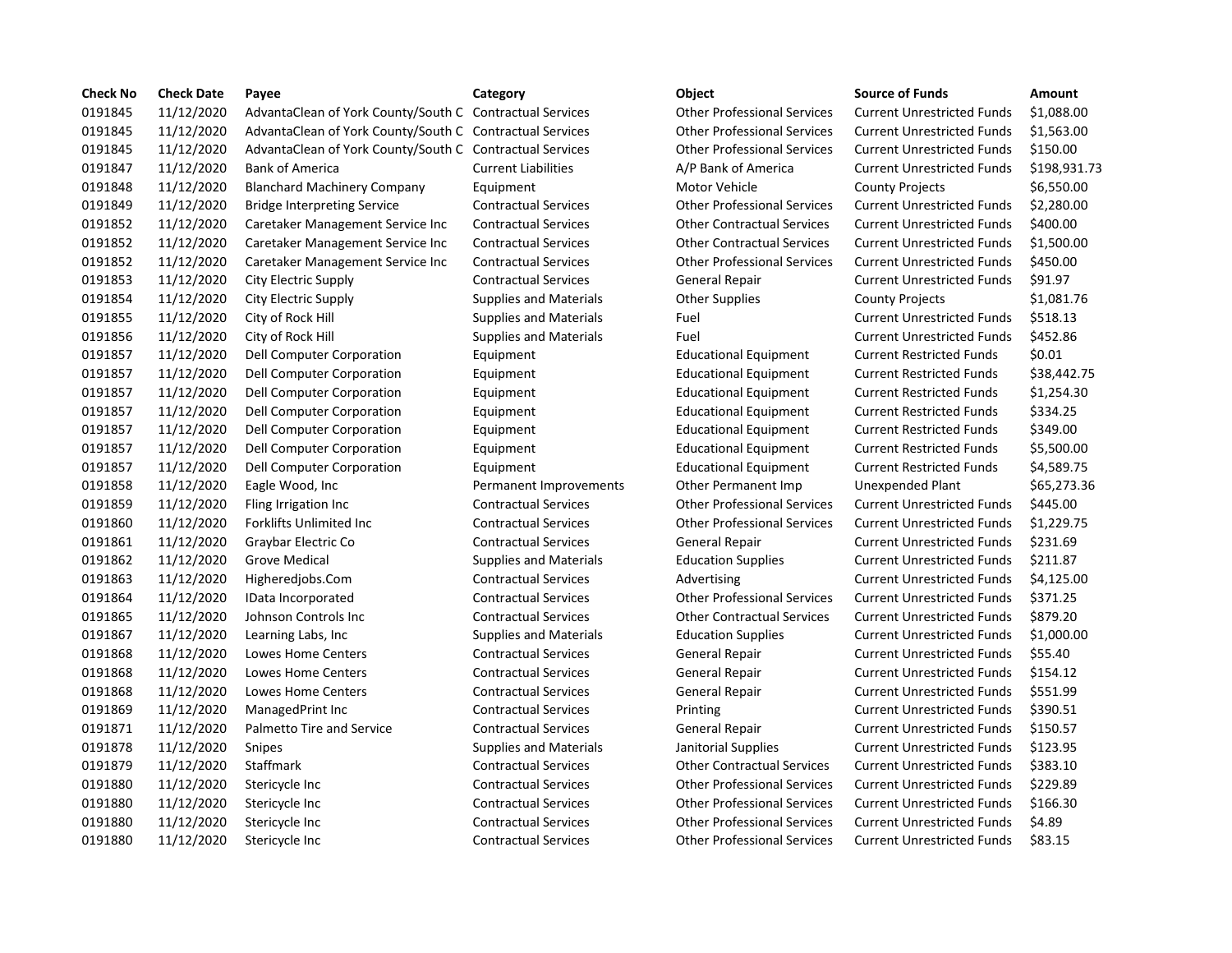| <b>Check No</b> | <b>Check Date</b> | Payee                                    | Category                             | <b>Object</b>                      | <b>Source of Funds</b>            | Amount    |
|-----------------|-------------------|------------------------------------------|--------------------------------------|------------------------------------|-----------------------------------|-----------|
| 0191880         | 11/12/2020        | Stericycle Inc                           | <b>Contractual Services</b>          | <b>Other Professional Services</b> | <b>Current Unrestricted Funds</b> | \$4.89    |
| 0191881         | 11/12/2020        | Sysco Food Services of Charlotte Ll      | Supplies and Materials               | <b>Food Supplies</b>               | <b>Current Unrestricted Funds</b> | \$1,108.0 |
| 0191881         | 11/12/2020        | Sysco Food Services of Charlotte Ll      | Supplies and Materials               | <b>Food Supplies</b>               | <b>Current Unrestricted Funds</b> | \$988.98  |
| 0191881         | 11/12/2020        | Sysco Food Services of Charlotte Ll      | <b>Supplies and Materials</b>        | <b>Food Supplies</b>               | <b>Current Unrestricted Funds</b> | \$1,369.1 |
| 0191881         | 11/12/2020        | Sysco Food Services of Charlotte Ll      | Supplies and Materials               | <b>Food Supplies</b>               | <b>Current Unrestricted Funds</b> | \$1,283.8 |
| 0191882         | 11/12/2020        | <b>Unifirst Corporation</b>              | <b>Contractual Services</b>          | <b>Other Professional Services</b> | <b>Current Unrestricted Funds</b> | \$134.79  |
| 0191883         | 11/12/2020        | United Refrigeration Inc                 | <b>Contractual Services</b>          | General Repair                     | <b>Current Unrestricted Funds</b> | \$469.81  |
| 0191883         | 11/12/2020        | United Refrigeration Inc                 | <b>Contractual Services</b>          | General Repair                     | <b>Current Unrestricted Funds</b> | \$229.25  |
| 0191886         | 11/19/2020        | Accred Board for Eng and Tech            | <b>Fixed Charges</b>                 | Dues & Membership Fees             | <b>Current Unrestricted Funds</b> | \$3,325.0 |
| 0191887         | 11/19/2020        | Adams Outdoor Advertising of Nc          | <b>Contractual Services</b>          | Advertising                        | <b>Current Unrestricted Funds</b> | \$2,000.0 |
| 0191888         | 11/19/2020        | Airgas Usa, Llc                          | Supplies and Materials               | <b>Education Supplies</b>          | <b>Current Unrestricted Funds</b> | \$452.61  |
| 0191888         | 11/19/2020        | Airgas Usa, Llc                          | Supplies and Materials               | <b>Education Supplies</b>          | <b>Current Unrestricted Funds</b> | \$198.87  |
| 0191888         | 11/19/2020        | Airgas Usa, Llc                          | <b>Supplies and Materials</b>        | <b>Education Supplies</b>          | <b>Current Unrestricted Funds</b> | \$428.64  |
| 0191888         | 11/19/2020        | Airgas Usa, Llc                          | Supplies and Materials               | <b>Education Supplies</b>          | <b>Current Unrestricted Funds</b> | \$28.01   |
| 0191888         | 11/19/2020        | Airgas Usa, Llc                          | <b>Supplies and Materials</b>        | <b>Education Supplies</b>          | <b>Current Unrestricted Funds</b> | \$238.72  |
| 0191888         | 11/19/2020        | Airgas Usa, Llc                          | <b>Supplies and Materials</b>        | <b>Education Supplies</b>          | <b>Current Unrestricted Funds</b> | \$9.62    |
| 0191888         | 11/19/2020        | Airgas Usa, Llc                          | Supplies and Materials               | <b>Education Supplies</b>          | <b>Current Unrestricted Funds</b> | \$23.88   |
| 0191889         | 11/19/2020        | <b>Allied Universal Security Systems</b> | <b>Contractual Services</b>          | General Repair                     | <b>Current Unrestricted Funds</b> | \$1,615.7 |
| 0191889         | 11/19/2020        | <b>Allied Universal Security Systems</b> | <b>Contractual Services</b>          | General Repair                     | <b>Current Unrestricted Funds</b> | \$127.90  |
| 0191889         | 11/19/2020        | <b>Allied Universal Security Systems</b> | <b>Contractual Services</b>          | General Repair                     | <b>Current Unrestricted Funds</b> | \$206.20  |
| 0191889         | 11/19/2020        | <b>Allied Universal Security Systems</b> | <b>Contractual Services</b>          | General Repair                     | <b>Current Unrestricted Funds</b> | \$41.24   |
| 0191889         | 11/19/2020        | <b>Allied Universal Security Systems</b> | <b>Contractual Services</b>          | General Repair                     | <b>Current Unrestricted Funds</b> | \$348.02  |
| 0191889         | 11/19/2020        | <b>Allied Universal Security Systems</b> | <b>Contractual Services</b>          | General Repair                     | <b>Current Unrestricted Funds</b> | \$283.06  |
| 0191889         | 11/19/2020        | Allied Universal Security Systems        | <b>Contractual Services</b>          | General Repair                     | <b>Current Unrestricted Funds</b> | \$5,109.1 |
| 0191889         | 11/19/2020        | Allied Universal Security Systems        | <b>Contractual Services</b>          | General Repair                     | <b>Current Unrestricted Funds</b> | \$121.02  |
| 0191889         | 11/19/2020        | <b>Allied Universal Security Systems</b> | <b>Contractual Services</b>          | General Repair                     | <b>Current Unrestricted Funds</b> | \$80.68   |
| 0191889         | 11/19/2020        | <b>Allied Universal Security Systems</b> | <b>Contractual Services</b>          | General Repair                     | <b>Current Unrestricted Funds</b> | \$40.34   |
| 0191890         | 11/19/2020        | Assessment Technologies Institute        | Op Revenue - Other Current Unres ATI |                                    | <b>Current Unrestricted Funds</b> | \$460.00  |
| 0191890         | 11/19/2020        | Assessment Technologies Institute        | Op Revenue - Other Current Unres ATI |                                    | <b>Current Unrestricted Funds</b> | \$1,590.0 |
| 0191891         | 11/19/2020        | Augusoft, Inc.                           | <b>Contractual Services</b>          | <b>Other Professional Services</b> | <b>Current Unrestricted Funds</b> | \$5,299.8 |
| 0191891         | 11/19/2020        | Augusoft, Inc.                           | <b>Contractual Services</b>          | <b>Other Professional Services</b> | <b>Current Unrestricted Funds</b> | \$3,136.6 |
| 0191891         | 11/19/2020        | Augusoft, Inc.                           | <b>Contractual Services</b>          | <b>Other Professional Services</b> | <b>Current Unrestricted Funds</b> | \$23,687  |
| 0191892         | 11/19/2020        | Barnes and Noble College Bookstore       | <b>Current Liabilities</b>           | A/P Student Barnes & Noble         | <b>Current Unrestricted Funds</b> | \$16,701  |
| 0191893         | 11/19/2020        | <b>Bridge Interpreting Service</b>       | <b>Contractual Services</b>          | <b>Other Professional Services</b> | <b>Current Unrestricted Funds</b> | \$1,440.0 |
| 0191894         | 11/19/2020        | Canon Solutions America Inc              | <b>Fixed Charges</b>                 | Leased To Own Equip                | <b>Current Unrestricted Funds</b> | \$387.71  |
| 0191894         | 11/19/2020        | Canon Solutions America Inc              | <b>Fixed Charges</b>                 | <b>Rental Other</b>                | <b>Current Unrestricted Funds</b> | \$46.89   |
| 0191894         | 11/19/2020        | <b>Canon Solutions America Inc.</b>      | <b>Fixed Charges</b>                 | Leased To Own Equip                | <b>Current Unrestricted Funds</b> | \$781.10  |
| 0191894         | 11/19/2020        | <b>Canon Solutions America Inc.</b>      | <b>Supplies and Materials</b>        | <b>Photocopy Supplies</b>          | <b>Current Unrestricted Funds</b> | \$170.64  |
| 0191895         | 11/19/2020        | Carolina Elevator Service Inc            | <b>Contractual Services</b>          | <b>Other Contractual Services</b>  | <b>Current Unrestricted Funds</b> | \$423.14  |
| 0191896         | 11/19/2020        | <b>CDWG</b>                              | Equipment                            | <b>Educational Equipment</b>       | <b>Current Restricted Funds</b>   | \$5,519.9 |

| Object                             |
|------------------------------------|
| <b>Other Professional Services</b> |
| <b>Food Supplies</b>               |
| <b>Food Supplies</b>               |
| <b>Food Supplies</b>               |
| <b>Food Supplies</b>               |
| <b>Other Professional Services</b> |
| <b>General Repair</b>              |
| <b>General Repair</b>              |
| Dues & Membership Fees             |
| Advertising                        |
| <b>Education Supplies</b>          |
| <b>Education Supplies</b>          |
| <b>Education Supplies</b>          |
| <b>Education Supplies</b>          |
| <b>Education Supplies</b>          |
| <b>Education Supplies</b>          |
| <b>Education Supplies</b>          |
| <b>General Repair</b>              |
| <b>General Repair</b>              |
| <b>General Repair</b>              |
| <b>General Repair</b>              |
| <b>General Repair</b>              |
| <b>General Repair</b>              |
| <b>General Repair</b>              |
| <b>General Repair</b>              |
| <b>General Repair</b>              |
| <b>General Repair</b>              |
| ATI                                |
| ATI                                |
| <b>Other Professional Services</b> |
| <b>Other Professional Services</b> |
| <b>Other Professional Services</b> |
| A/P Student Barnes & Nobl          |
|                                    |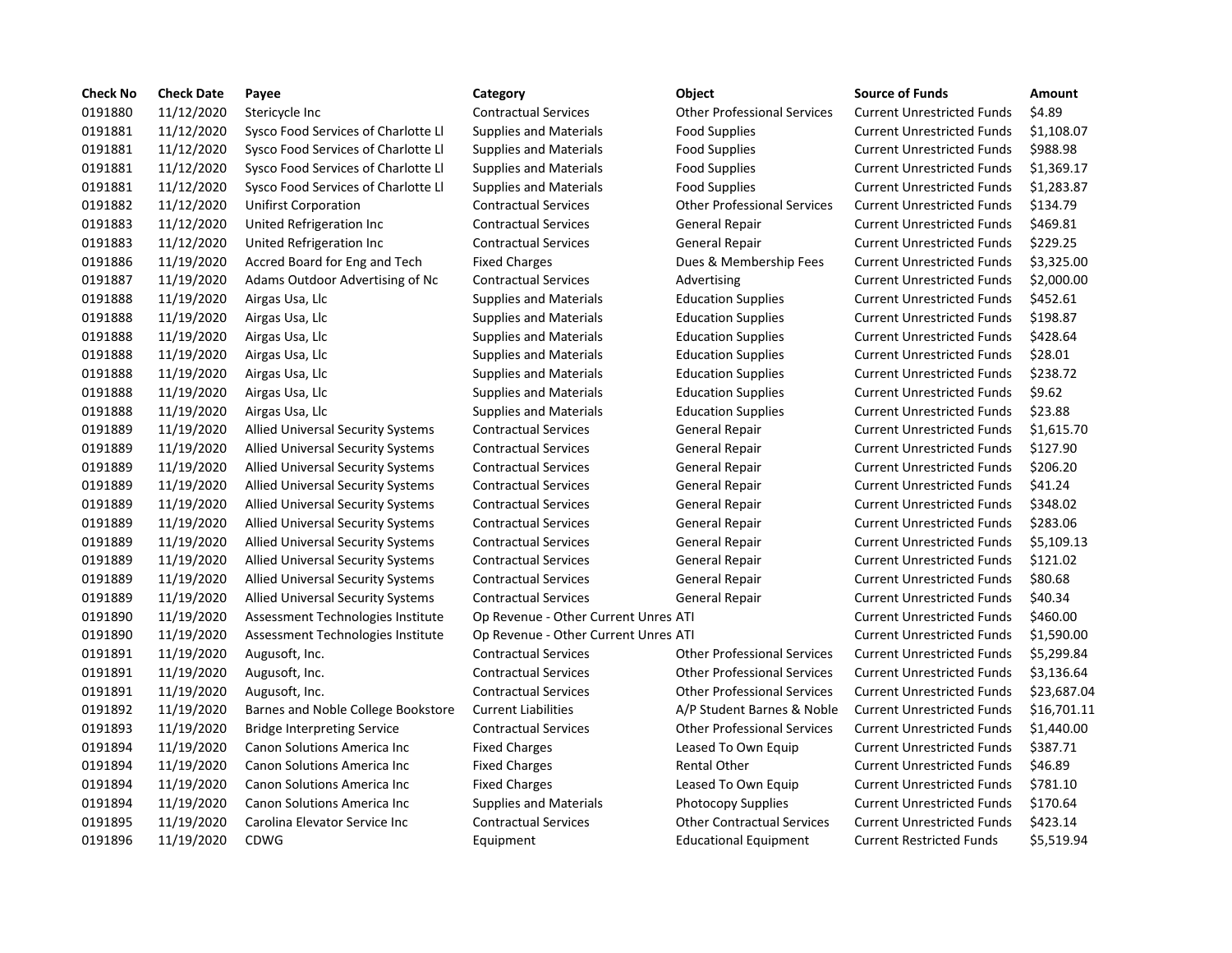| <b>Check No</b> | <b>Check Date</b> | Payee                                    | Category                      | Object                             | <b>Source of Funds</b>            | Amount      |
|-----------------|-------------------|------------------------------------------|-------------------------------|------------------------------------|-----------------------------------|-------------|
| 0191896         | 11/19/2020        | <b>CDWG</b>                              | Equipment                     | <b>Educational Equipment</b>       | <b>Current Restricted Funds</b>   | \$412.32    |
| 0191896         | 11/19/2020        | <b>CDWG</b>                              | Equipment                     | <b>Educational Equipment</b>       | <b>Current Restricted Funds</b>   | \$1,403.0   |
| 0191896         | 11/19/2020        | <b>CDWG</b>                              | Equipment                     | <b>Educational Equipment</b>       | <b>Current Restricted Funds</b>   | \$12.72     |
| 0191897         | 11/19/2020        | Charlotte Paint Company Inc              | <b>Contractual Services</b>   | <b>Other Professional Services</b> | <b>Current Unrestricted Funds</b> | \$4,535.0   |
| 0191898         | 11/19/2020        | <b>Chester Metropolitan District</b>     | <b>Contractual Services</b>   | <b>Utilities</b>                   | <b>Current Unrestricted Funds</b> | \$765.01    |
| 0191899         | 11/19/2020        | Compuscripts Inc.                        | <b>Contractual Services</b>   | Legal Services                     | <b>Current Unrestricted Funds</b> | \$4,180.6   |
| 0191900         | 11/19/2020        | Dade Paper and Bag Co                    | <b>Supplies and Materials</b> | Janitorial Supplies                | <b>Current Unrestricted Funds</b> | \$512.40    |
| 0191901         | 11/19/2020        | DGL, Inc.                                | <b>Contractual Services</b>   | <b>Other Professional Services</b> | <b>County Projects</b>            | \$9,300.0   |
| 0191902         | 11/19/2020        | Graybar Electric Co                      | <b>Contractual Services</b>   | <b>General Repair</b>              | <b>Current Unrestricted Funds</b> | \$140.00    |
| 0191903         | 11/19/2020        | Hoffman Mechanical Solutions, Inc.       | <b>Contractual Services</b>   | <b>Other Professional Services</b> | <b>Current Unrestricted Funds</b> | \$1,287.0   |
| 0191904         | 11/19/2020        | The Honey Baked Ham Co #1543             | Supplies and Materials        | <b>Food Supplies</b>               | <b>Current Unrestricted Funds</b> | \$153.52    |
| 0191905         | 11/19/2020        | IData Incorporated                       | <b>Contractual Services</b>   | <b>Other Professional Services</b> | <b>Current Unrestricted Funds</b> | \$1,316.2   |
| 0191905         | 11/19/2020        | IData Incorporated                       | <b>Contractual Services</b>   | <b>Other Professional Services</b> | <b>Current Unrestricted Funds</b> | \$168.75    |
| 0191906         | 11/19/2020        | Interstate Supply Company Inc.           | Supplies and Materials        | <b>Other Supplies</b>              | <b>Current Unrestricted Funds</b> | \$299.60    |
| 0191906         | 11/19/2020        | Interstate Supply Company Inc            | <b>Supplies and Materials</b> | <b>Other Supplies</b>              | <b>Current Unrestricted Funds</b> | \$746.86    |
| 0191907         | 11/19/2020        | Angela L. Masters                        | <b>Contractual Services</b>   | <b>Other Professional Services</b> | <b>Current Unrestricted Funds</b> | \$800.00    |
| 0191908         | 11/19/2020        | Mid-Carolina AHEC, Inc.                  | <b>Supplies and Materials</b> | <b>Other Supplies</b>              | <b>Current Unrestricted Funds</b> | \$75.00     |
| 0191909         | 11/19/2020        | The New York Times Company               | Equipment                     | Library Books, Maps & Film         | <b>Current Unrestricted Funds</b> | \$2,860.0   |
| 0191910         | 11/19/2020        | Presidio Technology Capital, LLC         | <b>Fixed Charges</b>          | Leased To Own Equip                | <b>Current Unrestricted Funds</b> | \$1,844.3   |
| 0191911         | 11/19/2020        | Proquest Llc                             | Equipment                     | Library Books, Maps & Film         | <b>Current Unrestricted Funds</b> | \$1,941.0   |
| 0191913         | 11/19/2020        | Sc Works                                 | Op Revenue - CE               | Occup Up C/E                       | <b>Current Unrestricted Funds</b> | \$4,495.0   |
| 0191914         | 11/19/2020        | Snipes                                   | <b>Supplies and Materials</b> | Janitorial Supplies                | <b>Current Unrestricted Funds</b> | \$192.58    |
| 0191915         | 11/19/2020        | Staffmark                                | <b>Contractual Services</b>   | <b>Other Contractual Services</b>  | <b>Current Unrestricted Funds</b> | \$293.71    |
| 0191917         | 11/19/2020        | York Technical College Foundation        | <b>Fixed Charges</b>          | <b>Rent Non State</b>              | <b>Current Unrestricted Funds</b> | \$1,666.6   |
| 0191917         | 11/19/2020        | <b>York Technical College Foundation</b> | <b>Fixed Charges</b>          | <b>Rent Non State</b>              | <b>Current Unrestricted Funds</b> | \$1,607.5   |
| 0191917         | 11/19/2020        | York Technical College Foundation        | <b>Fixed Charges</b>          | Rent Non State                     | <b>Current Unrestricted Funds</b> | \$3,082.3   |
| 0191918         | 11/19/2020        | The Finance Bar                          | <b>Current Assets</b>         | <b>Prepaid Expenses</b>            | <b>Current Unrestricted Funds</b> | $$ -850.00$ |
| 0191918         | 11/19/2020        | The Finance Bar                          | <b>Contractual Services</b>   | <b>Other Professional Services</b> | <b>Current Unrestricted Funds</b> | $$1,700$ .  |
| 0191919         | 11/19/2020        | RevenFlo                                 | <b>Contractual Services</b>   | <b>Other Professional Services</b> | <b>Current Unrestricted Funds</b> | \$4,000.0   |
| 0191920         | 11/30/2020        | Jack L. Anthony, JR                      | <b>Contractual Services</b>   | <b>Other Professional Services</b> | <b>Current Unrestricted Funds</b> | \$3,500.0   |
| 0191921         | 11/30/2020        | Barnes and Noble College Bookstore       | <b>Current Liabilities</b>    | A/P College Barnes & Noble         | <b>Current Unrestricted Funds</b> | \$2,298.7   |
| 0191922         | 11/30/2020        | <b>Canon Solutions America Inc.</b>      | <b>Fixed Charges</b>          | Leased To Own Equip                | <b>Current Unrestricted Funds</b> | \$112.75    |
| 0191922         | 11/30/2020        | Canon Solutions America Inc              | <b>Fixed Charges</b>          | Leased To Own Equip                | <b>Current Unrestricted Funds</b> | \$194.64    |
| E0009221        | 11/12/2020        | <b>YTC Employee</b>                      | Travel                        | Out of State Priv Auto             | <b>Current Unrestricted Funds</b> | \$95.23     |
| E0009221        | 11/12/2020        | <b>YTC Employee</b>                      | Travel                        | In State Priv Auto                 | <b>Current Unrestricted Funds</b> | \$88.82     |
| E0009222        | 11/12/2020        | <b>YTC Employee</b>                      | Travel                        | In State Priv Auto                 | <b>Current Unrestricted Funds</b> | \$97.71     |
| E0009223        | 11/12/2020        | <b>YTC Employee</b>                      | Travel                        | In State Priv Auto                 | <b>Current Unrestricted Funds</b> | \$57.03     |
| E0009224        | 11/13/2020        | <b>YTC Employee</b>                      | <b>Supplies and Materials</b> | <b>Education Supplies</b>          | <b>Current Unrestricted Funds</b> | \$42.54     |
| E0009225        | 11/13/2020        | <b>YTC Employee</b>                      | <b>Contractual Services</b>   | <b>Other Professional Services</b> | <b>Current Unrestricted Funds</b> | \$21.86     |
| E0009226        | 11/13/2020        | <b>YTC Employee</b>                      | <b>Supplies and Materials</b> | <b>Education Supplies</b>          | <b>Current Unrestricted Funds</b> | \$11.87     |